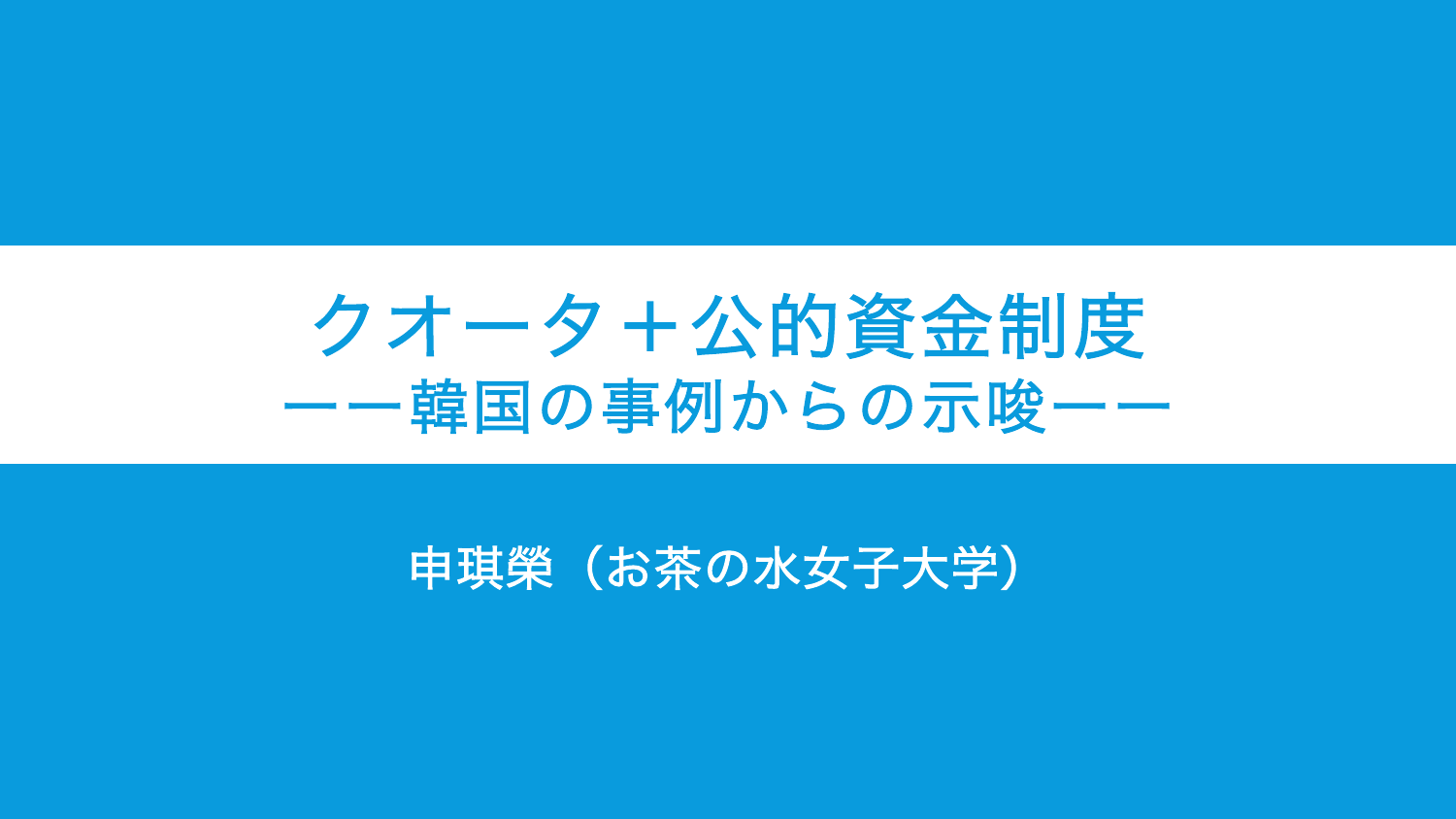## 韓国の国会議員選挙制度(並立制、4年任期)

| 一院(300席) | 小選挙区(253席)                               | 全国比例区 (47席)                            |
|----------|------------------------------------------|----------------------------------------|
| 候補者クオータ  | 小選挙区30%以上に<br> 女性候補者を公認                  | ● 比例名簿50%以上,<br>に女性候補者を公認<br>● 奇数は必ず女性 |
| 拘束力      | ● 努力義務<br>● 女性候補者推薦補助金<br> 支給 (30,15,5%) | 名簿不受理                                  |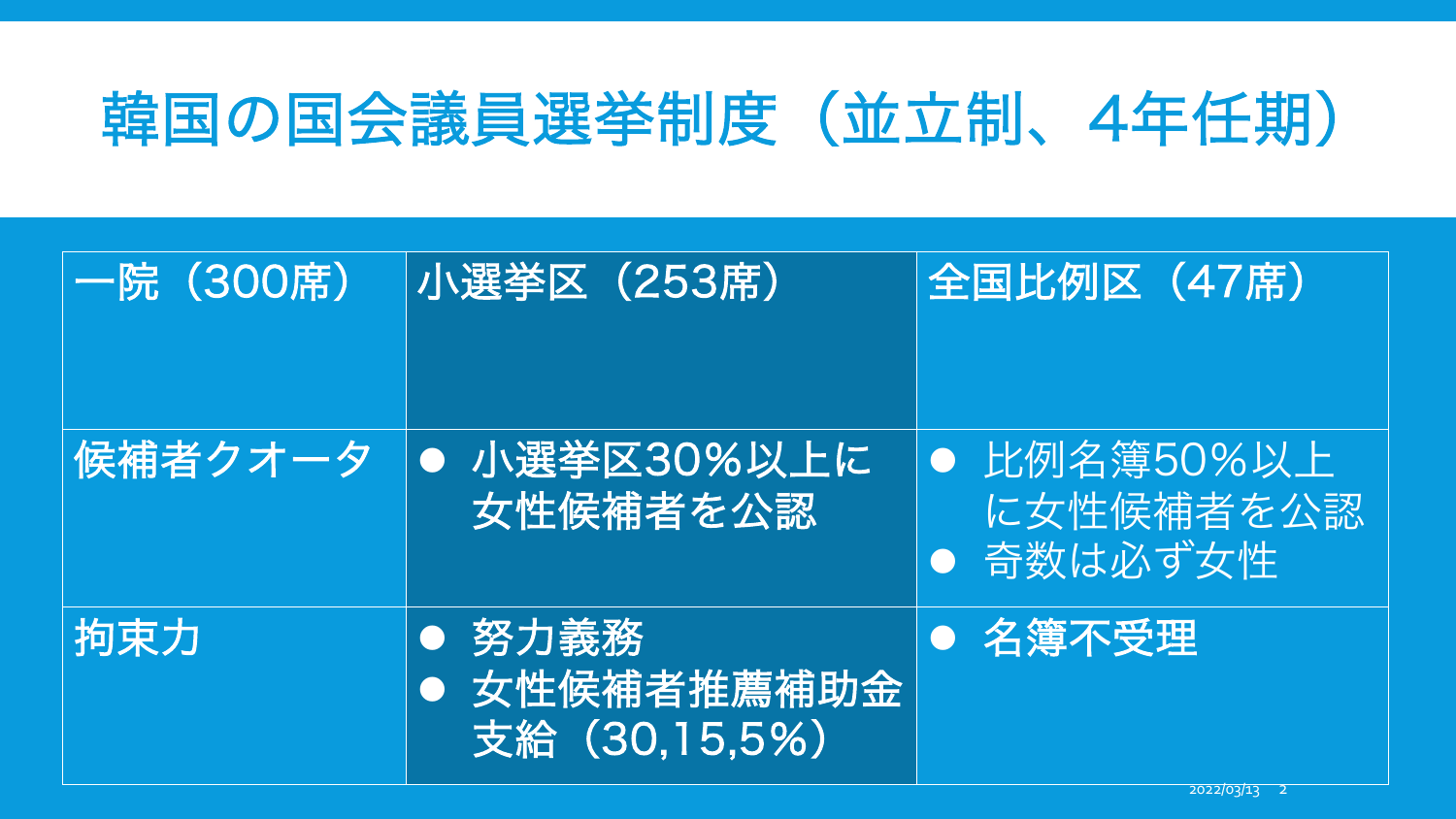

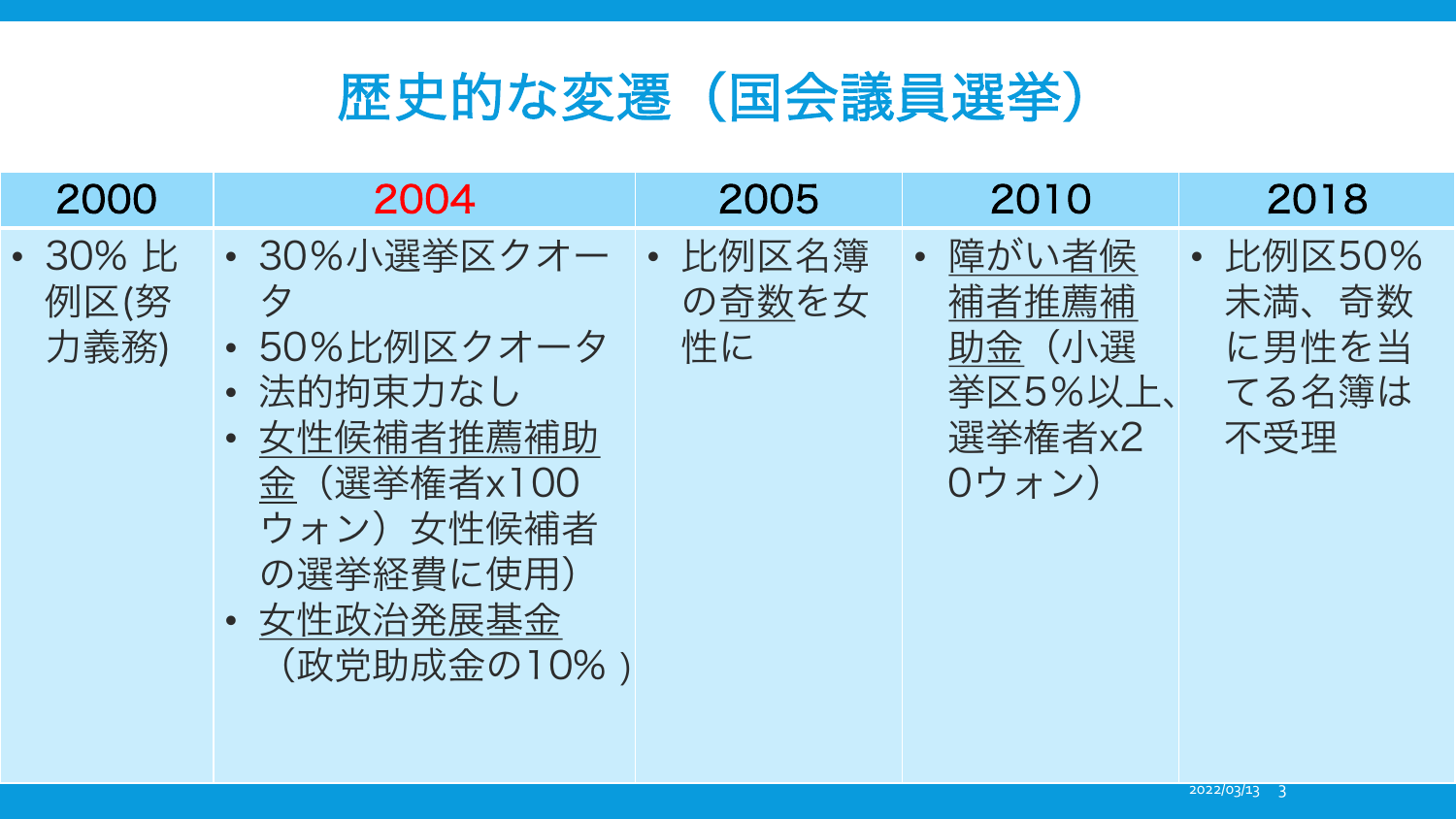#### $\frac{8.0}{6.8}$   $\frac{4.8}{6.8}$   $\frac{5.9}{2.2}$   $\frac{4.1}{4.1}$   $\frac{5.7}{5.7}$   $\frac{7.7}{10.3}$  11.5 15.2 23.9  $51.8$   $3.2$   $50.0$   $3.9$   $53.2$ 59.6 0.0 4.8<br>2.2 3.9 3.9 3.9 3.2  $13.0$  13.7 15.7 17.0 19.0 0.0 20.0 40.0 60.0 80.0 100.0 1988 1992 1996 2000 2004 2008 2012 2016 2020  $\rightarrow$  Wome in SMD (%)  $\rightarrow$  Women in PR (%)  $\rightarrow$  Women Total (%) 女性議員の割合は**19**%、小選挙区に女性が少ない

 $2022/03/13$  4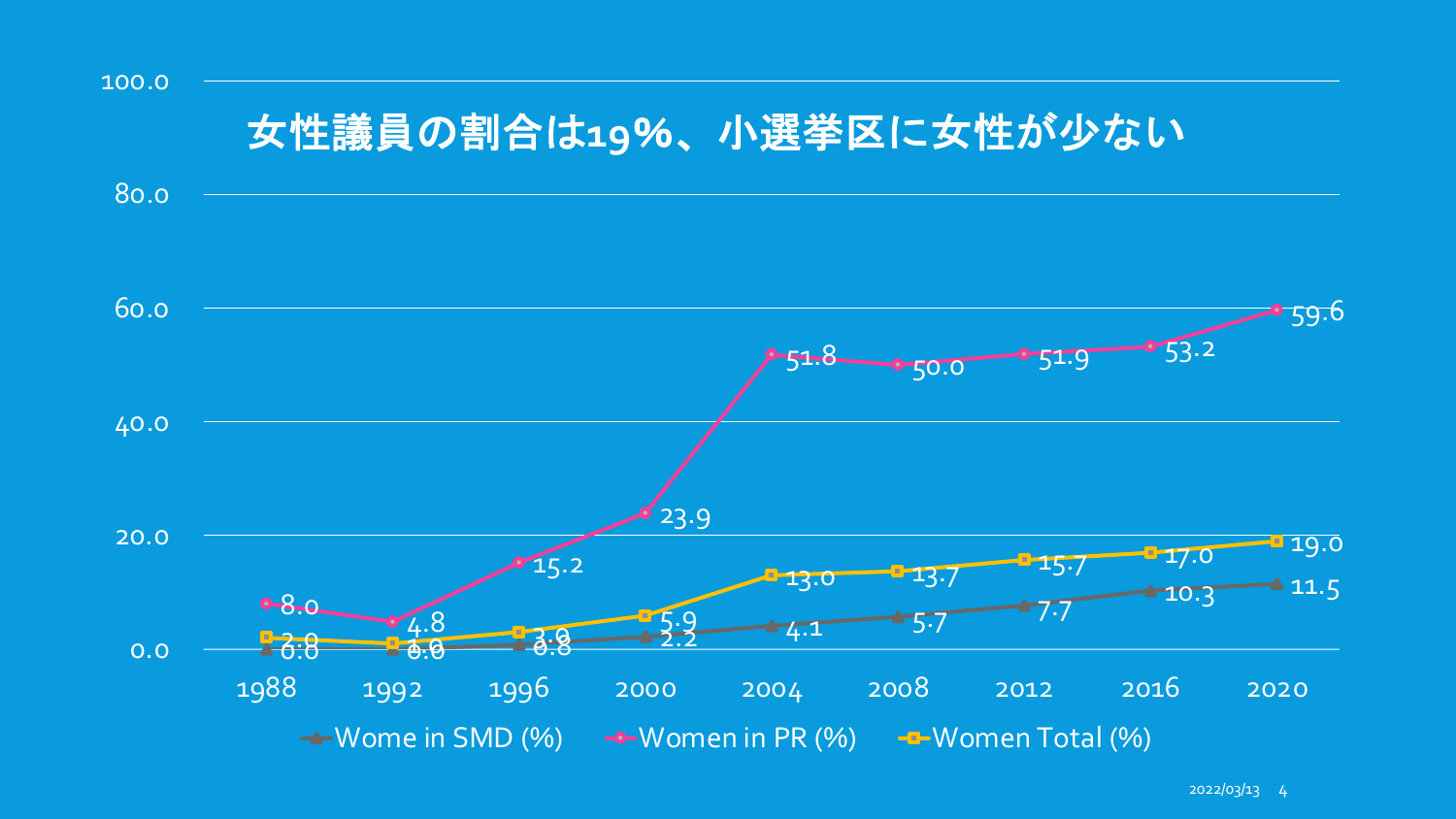### 小選挙区の**30**%クオータは守られていない

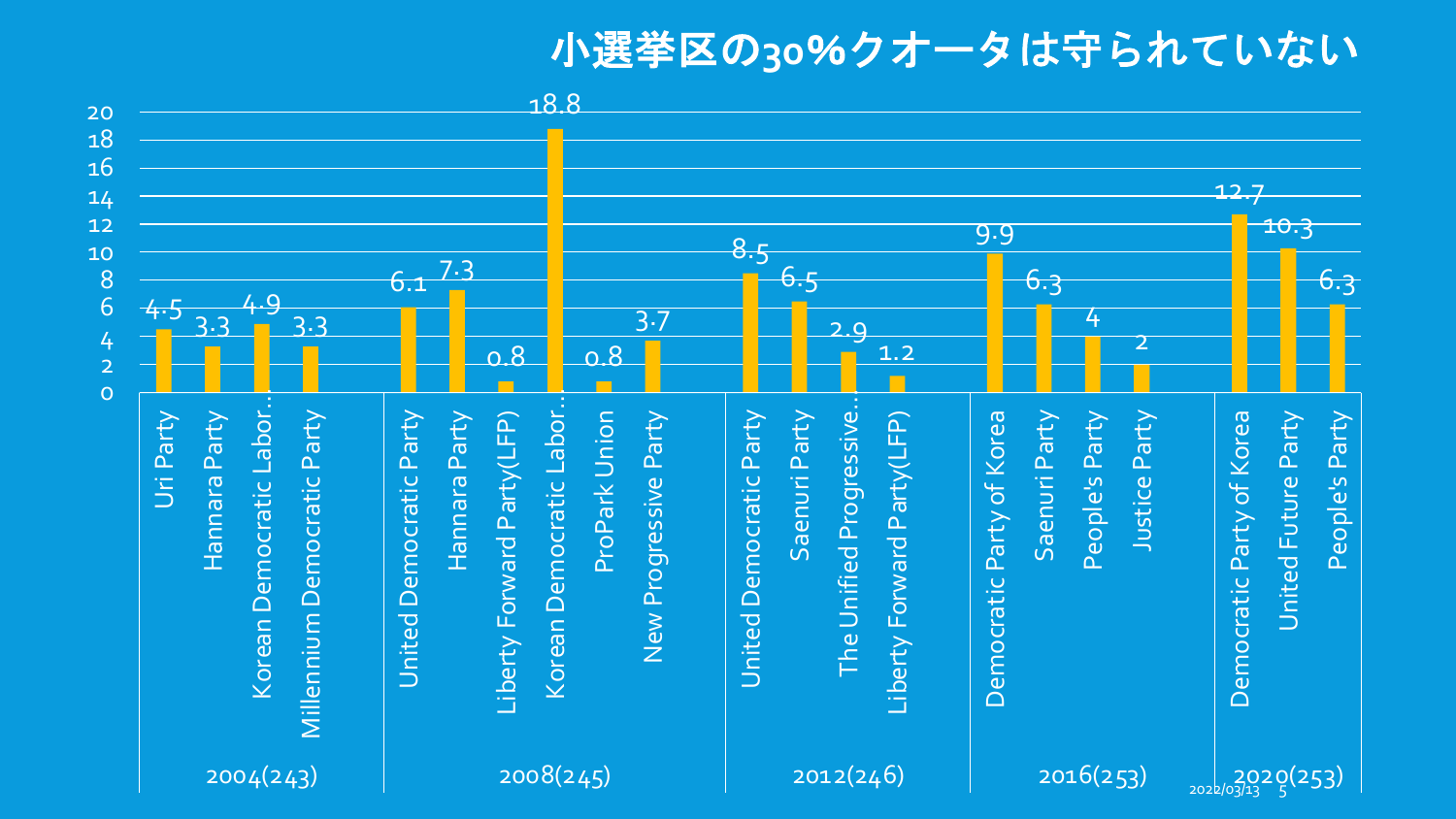| 2018年地方選挙          | ともに民主党         | 自由国民党                         | 正義党      | その他(6党)                      |
|--------------------|----------------|-------------------------------|----------|------------------------------|
| 政党助成金              | 13,279,409,110 | 13,329,411,010                |          | 2,660,271,600 13,294,410,280 |
| 選挙補助金              | 13,538,338,360 | 13,764,340,470                |          | 2,710,327,380 12,550,496,160 |
| 女性候補者推薦補助金<br>(広域) | 264,058,580    | 256,562,620                   | $\rm{O}$ | 110,884,780                  |
| 女性候補者推薦補助金<br>(基礎) | 2,105,019,900  |                               |          | $\Omega$                     |
| 女性候補者推薦補助金(合計)     | 2,369,078,480  | 256,562,620                   |          | 110,884,780                  |
| 障がい者推薦補助金(合計)      | 482,531,940    | 64,773,230                    |          | $\overline{O}$               |
| 合計(ウォン)            |                | 29,669,357,890 27,415,087,330 |          | 5,370,598,980 25,955,791,220 |

(100ウォン=9.47円) 2022/03/13 6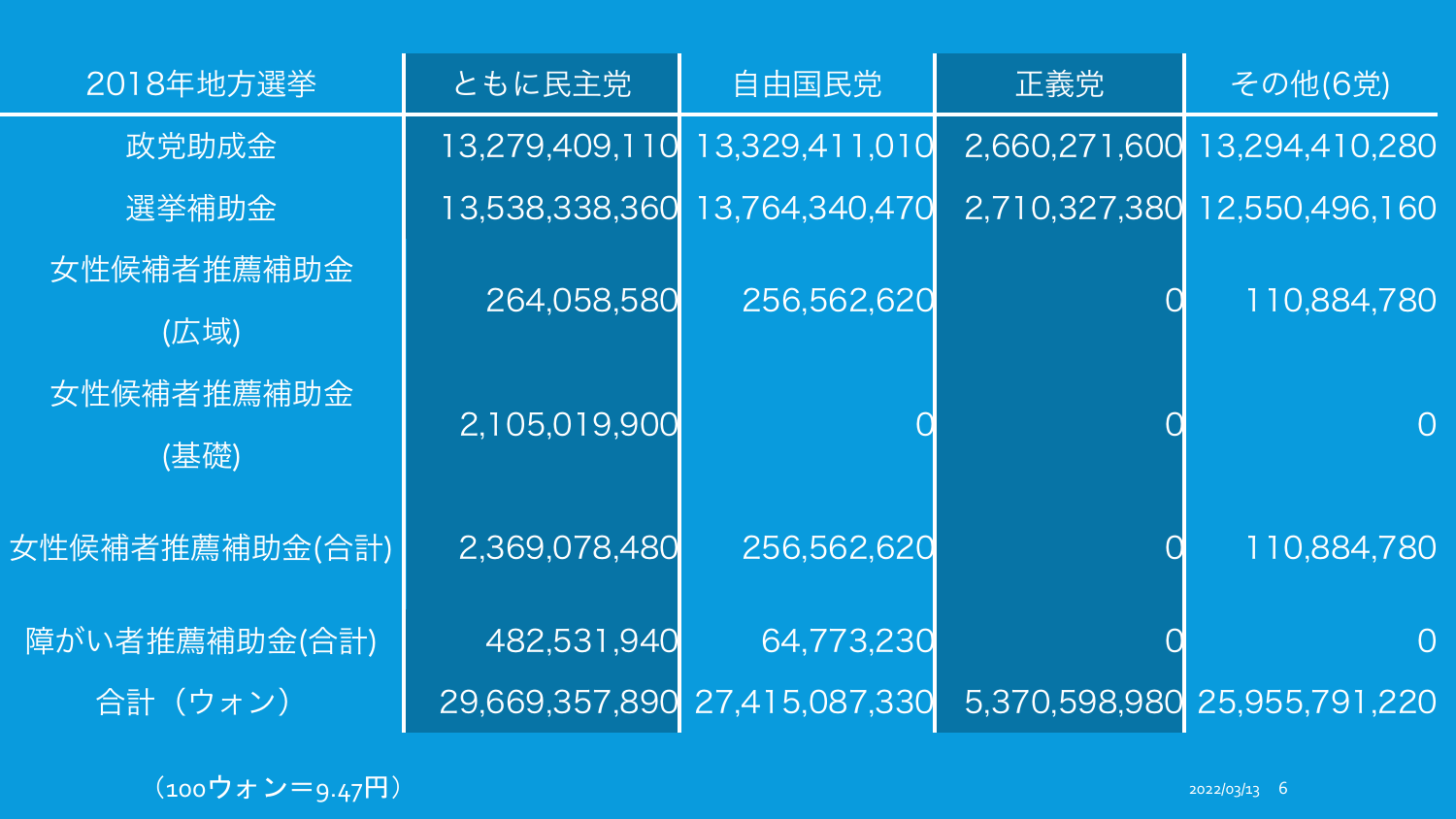

## l政党が常に女性候補者を発掘、教育することを促すことが目的 l女性職員の人件費、教育・研修・政策開発、女性局の運営経費、女 性候補者選挙費用、その他に分けて分析 ー民主党 : 女性職員の人件費に40%、女性局の運営経費に5% ー自由韓国党:女性職員の人件費に80.

教育・研修・政策開発、女性局の運営経費に5%未満

ー正義党 :女性職員の人件費に60%.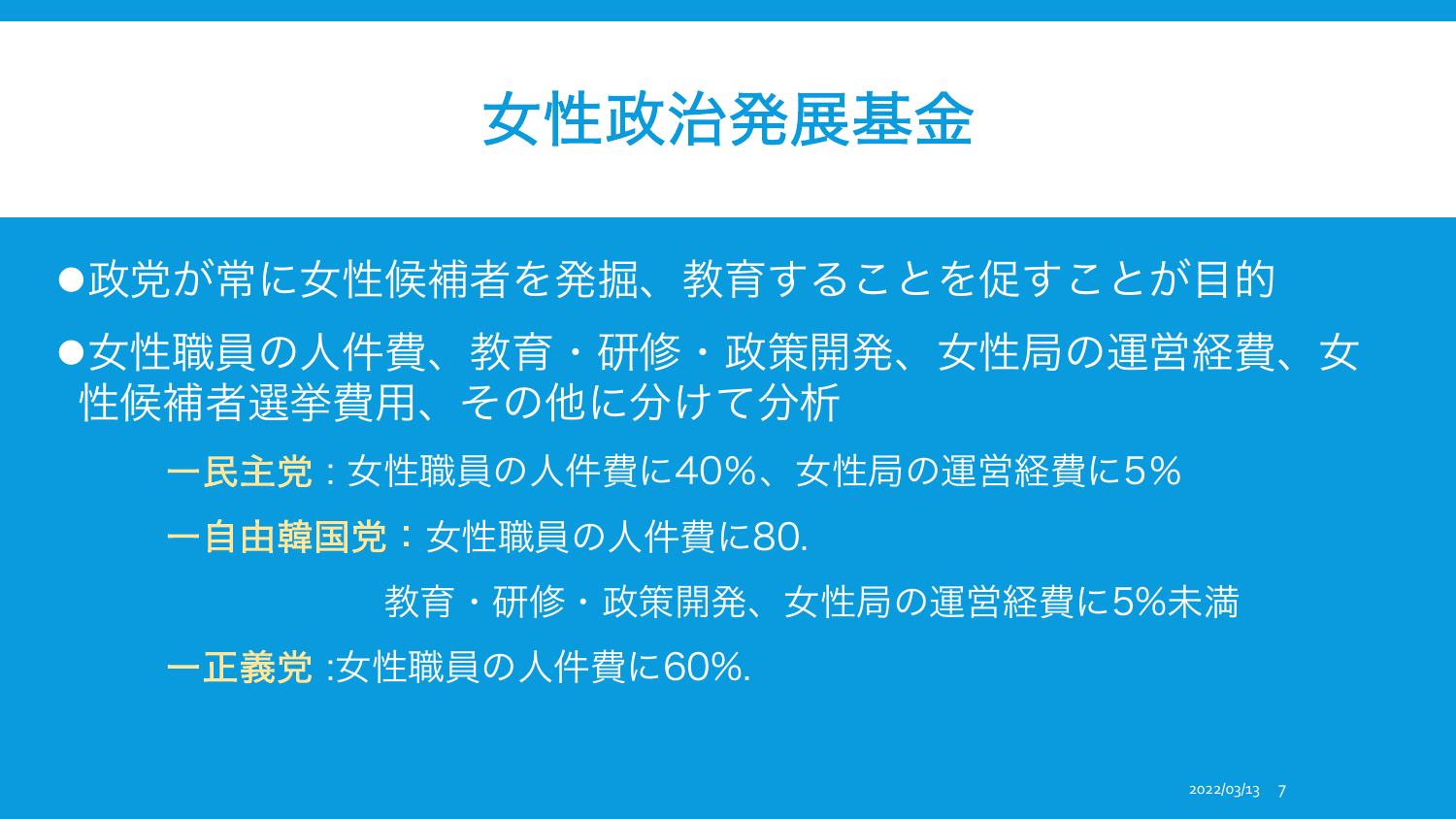

- ●クオータ制度は改正を重ねることで充実、拡大した
- ●クオータ制度の法的拘束力は重要、特に小選挙区は政党の意思がなければ 守られない
- ●女性推薦補助金は国政選挙では政党の公認を促す効果はなかった(地方選 挙においてはインセンティブとして働いている)
- ●女性候補者を増やすことを目的とするならば、インセンティブ式ではなく、 減額式が効果的
- ●女性政治発展基金は主に女性職員の人件費や女性局の運営経費につかされ ているので女性候補者発掘・研修は限定的だが、長期的な効果はありうる